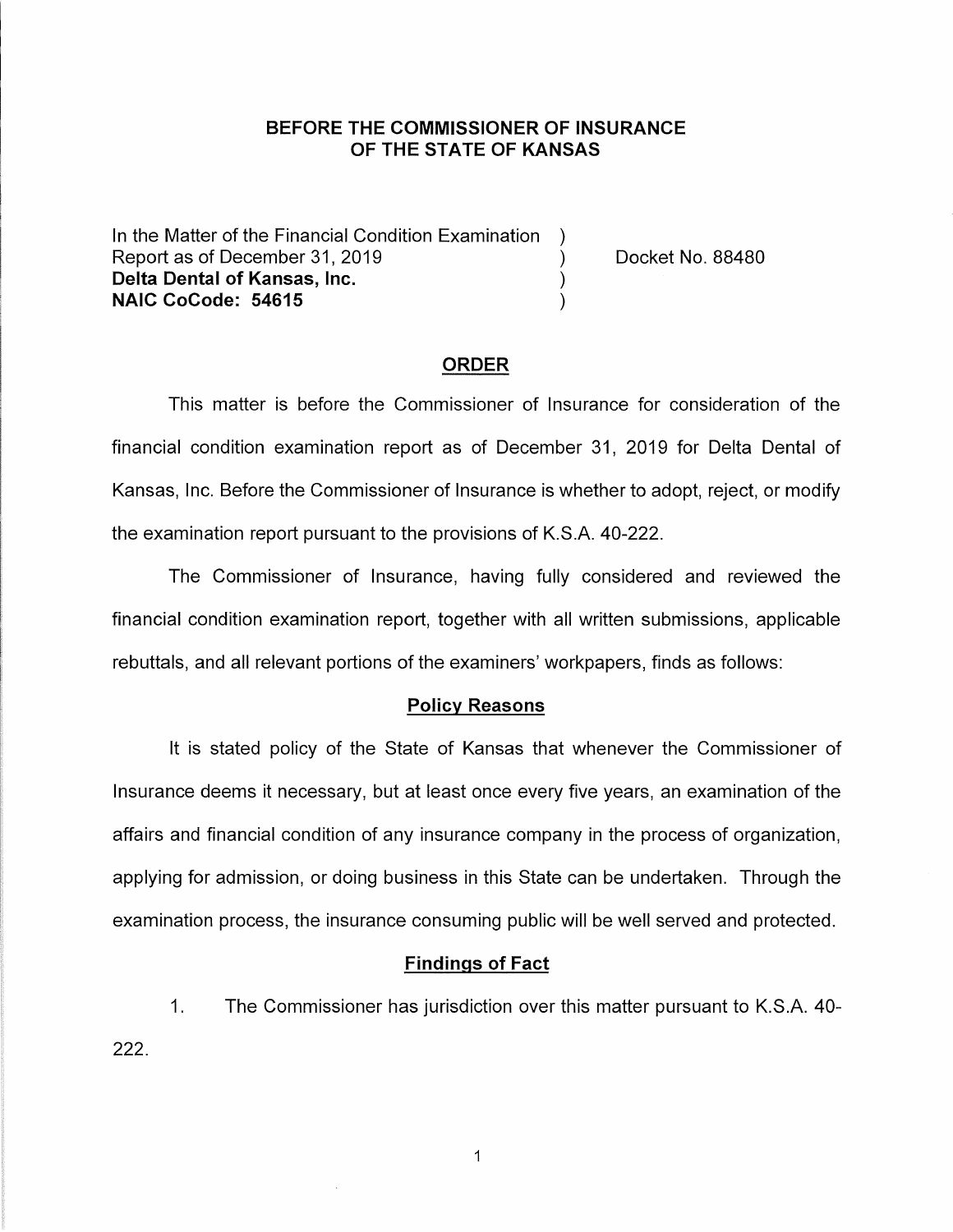2. An examination of Delta Dental of Kansas, Inc. was undertaken by the Kansas Insurance Department and was completed on February 16, 2021.

3. On February 26, 2021, the examiner-in-charge tendered and filed with the Kansas Insurance Department a verified written report of the examination within thirty (30) days following completion of the examination.

4. Following receipt of the verified report, the Kansas Insurance Department transmitted the report to Delta Dental of Kansas, Inc. on March 16, 2021, with a duly executed notice advising the company of its opportunity to prepare and submit to the Kansas Insurance Department a written submission or rebuttal with respect to any and all matters contained in the report. Delta Dental of Kansas, Inc. was further advised that any written submission or rebuttal needed to be filed with the Kansas Insurance Department no later than fifteen ( 15) days after receipt of the verified report.

5. On March 31, 2021, Delta Dental of Kansas, Inc. filed an initial acceptance of the report with three modifications, which the Department reviewed and accepted. Subsequently, Delta Dental of Kansas, Inc. filed a final written acceptance of the verified report on May 14, 2021.

6. Within thirty (30) days of the end of the time period allowed for written submission or rebuttal, the Commissioner of Insurance fully reviewed the report, together with all written submissions and rebuttals provided by Delta Dental of Kansas, Inc. The Commissioner of Insurance further reviewed all relevant workpapers.

7. No other written submissions or rebuttals were submitted by Delta Dental of Kansas, Inc.

2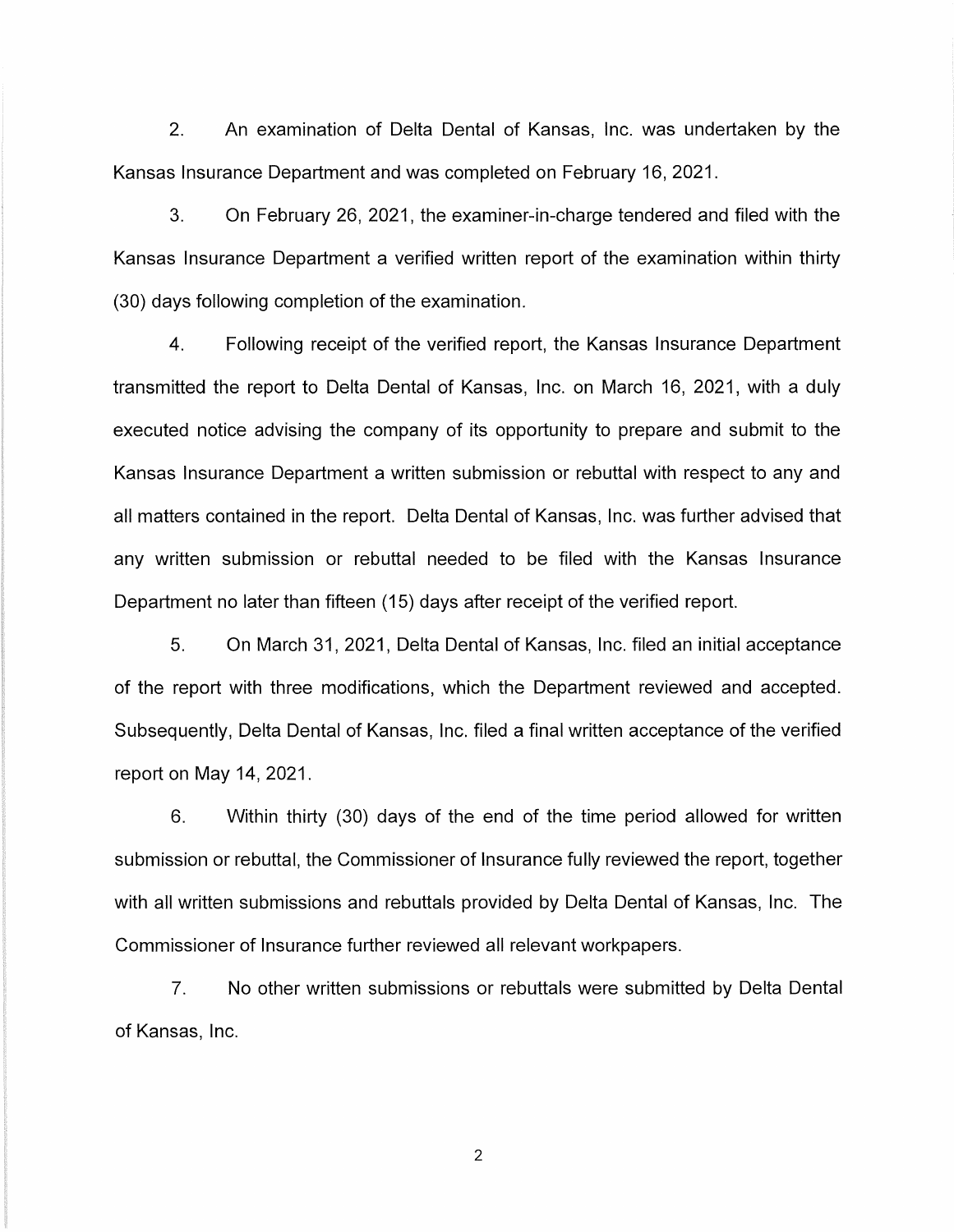## **Conclusion of Law**

## 8. K.S.A. 40-222(k)(2) provides:

"Within 30 days of the end of the period allowed for the receipt of written submissions or rebuttals, the commissioner shall fully consider and review the report, together with any written submissions or rebuttals and any relevant portions of the examiners workpapers and enter an order:

- (A) Adopting the examination report as filed or with modification or corrections. If the examination report reveals that the company is operating in violation of any law, regulation or prior order of the commissioner, the commissioner may order the company to take any action the commissioner considers necessary and appropriate to cure such violations; or
- (8) rejecting the examination report with directions to the examiners to reopen the examination for purposes of obtaining additional data, documentation or information, and refiling pursuant to subsection (k); or
- (C) call and conduct a fact-finding hearing in accordance with K.S.A. 40-281 and amendments thereto for purposes of obtaining additional documentation, data, information and testimony."
- 9. Based upon the Findings of Fact enumerated in paragraphs #1 through #7

above, the financial condition examination report as of December 31, 2019, of Delta Dental of Kansas, Inc. should be adopted.

10. Delta Dental of Kansas, Inc. hereby waives any and all rights to further

administrative adjudication or review of this matter, including any and all rights conferred

upon it under K.S.A. 40-222; K.S.A. 77-501, et seq.; and K.S.A. 77-601, et seq.

11. This Order constitutes the Final Order in this matter.

## **IT IS THEREFORE, BY THE COMMISSIONER OF INSURANCE, ORDERED THAT:**

1. The financial condition examination report as of December 31, 2019, of the Delta Dental of Kansas, Inc., is adopted.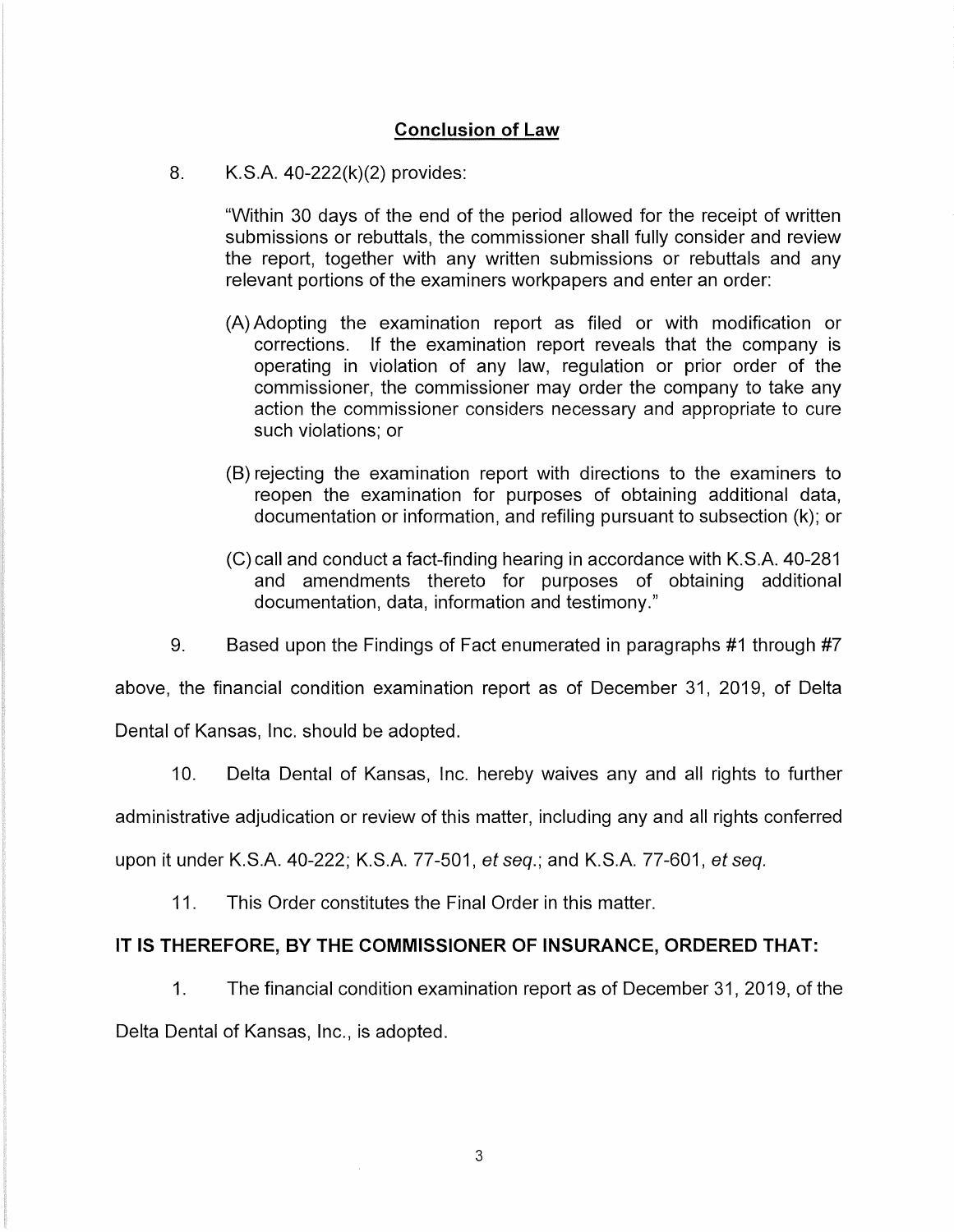2. The Commissioner of Insurance retains jurisdiction over this matter to issue any and all further Orders deemed appropriate or to take such further action necessary to dispose of this matter.

3. Within 30 days of the issuance of the adopted report, the company shall file affidavits executed by each of its directors stating under oath that they have received a copy of the adopted report and related orders.

4. The Commissioner of Insurance shall hold the content of the examination report as private and confidential information for a period of 30 days. Thereafter, the commissioner may open the report for public inspection so long as no court of competent jurisdiction has stayed its publication.

IT IS SO ORDERED THIS  $\frac{|S|}{S}$  DAY OF  $\frac{|U \cap \ell|}{S}$  ,  $\frac{|U \cap \ell|}{S}$  2021, IN THE CITY OF **TOPEKA, COUNTY OF SHAWNEE, STATE OF KANSAS.** 



Whomet

Vicki Schmidt Commissioner of Insurance

By:

Approved by the Kansas Insurance Department Legal Division

 $\sim$   $\sim$   $\sim$ 

Paige Blevins Lead Regulatory Counsel